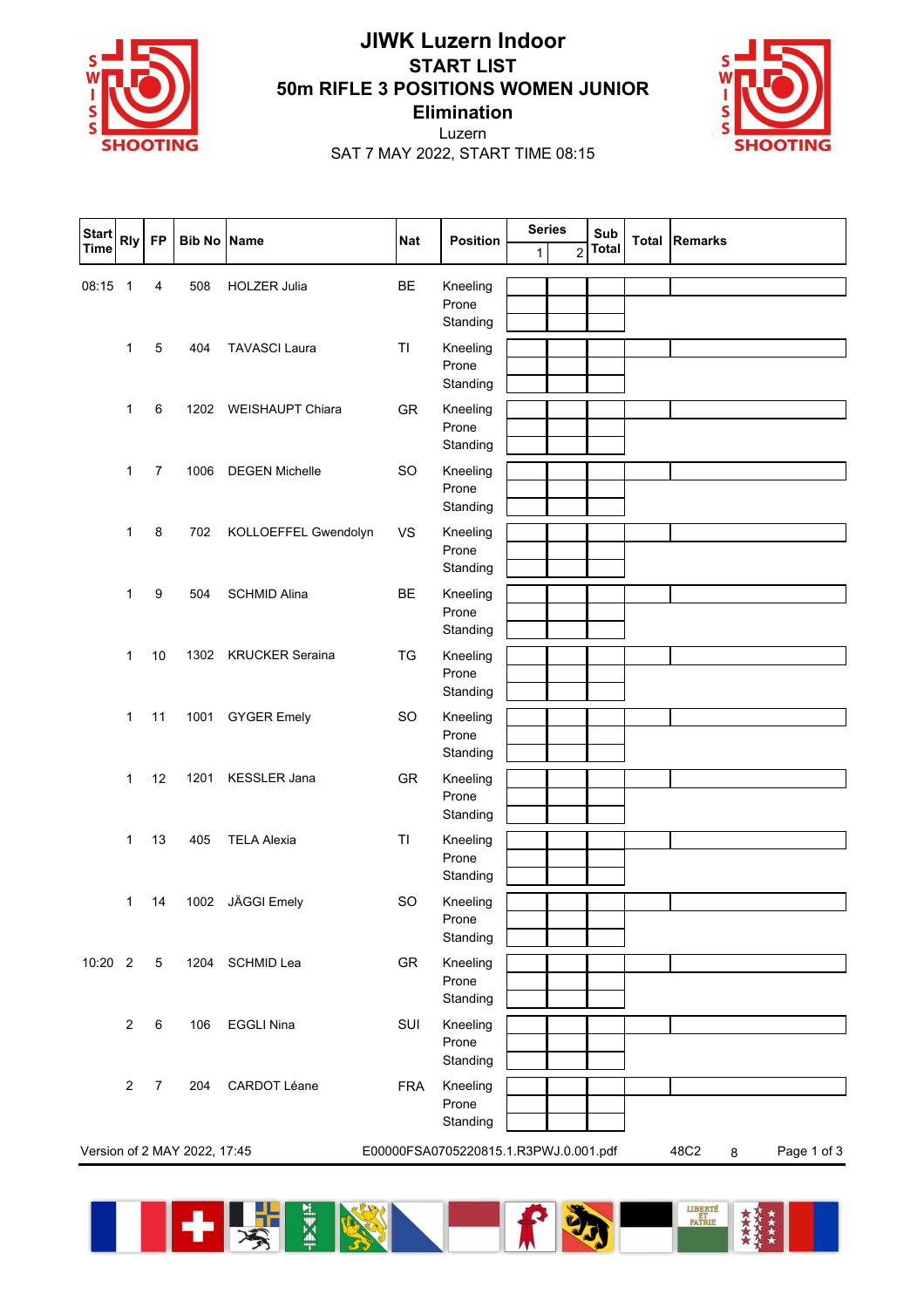| <b>Start</b> | <b>Rly</b>     | <b>FP</b>        | <b>Bib No Name</b>           |                           | <b>Nat</b>                            | <b>Position</b>                                                |              | <b>Series</b>  |              | Total | <b>Remarks</b>           |
|--------------|----------------|------------------|------------------------------|---------------------------|---------------------------------------|----------------------------------------------------------------|--------------|----------------|--------------|-------|--------------------------|
| <b>Time</b>  |                |                  |                              |                           |                                       |                                                                | $\mathbf{1}$ | $\overline{c}$ | <b>Total</b> |       |                          |
| 10:20        | $\overline{2}$ | 8                | 403                          | <b>TAVASCI Karin</b>      | TI                                    | Kneeling<br>Prone                                              |              |                |              |       |                          |
|              |                |                  |                              |                           |                                       | Standing                                                       |              |                |              |       |                          |
|              | $\overline{2}$ | 9                | 117                          | ZURFLUH Leonie            | SUI                                   | Kneeling                                                       |              |                |              |       |                          |
|              |                |                  |                              |                           |                                       | Prone                                                          |              |                |              |       |                          |
|              |                |                  |                              |                           |                                       | Standing                                                       |              |                |              |       |                          |
|              | 2              | 10               | 1003                         | JÄGGI Vivien              | <b>SO</b>                             | Kneeling<br>Prone                                              |              |                |              |       |                          |
|              |                |                  |                              |                           |                                       | Standing                                                       |              |                |              |       |                          |
|              | 2              | 11               | 101                          | <b>HERRLI Martina</b>     | SUI                                   | Kneeling                                                       |              |                |              |       |                          |
|              |                |                  |                              |                           |                                       | Prone<br>Standing                                              |              |                |              |       |                          |
|              | 2              | 12               | 701                          | <b>KALBERMATTEN Julia</b> | <b>VS</b>                             | Kneeling                                                       |              |                |              |       |                          |
|              |                |                  |                              |                           |                                       | Prone                                                          |              |                |              |       |                          |
|              |                |                  |                              |                           |                                       | Standing                                                       |              |                |              |       |                          |
|              | $\overline{2}$ | 13               | 1203                         | CADALBERT Anja            | GR                                    | Kneeling                                                       |              |                |              |       |                          |
|              |                |                  |                              |                           |                                       | Prone<br>Standing                                              |              |                |              |       |                          |
|              | $\overline{2}$ | 14               | 205                          | <b>GENEST Mathilde</b>    | <b>FRA</b>                            | Kneeling                                                       |              |                |              |       |                          |
|              |                |                  |                              |                           |                                       | Prone                                                          |              |                |              |       |                          |
|              |                |                  |                              |                           |                                       | Standing                                                       |              |                |              |       |                          |
| 12:25        | 3              | 5                | 206                          | <b>GIRETTI Lou</b>        | <b>FRA</b>                            | Kneeling                                                       |              |                |              |       |                          |
|              |                |                  |                              |                           |                                       | Prone<br>Standing                                              |              |                |              |       |                          |
|              | 3              | $\,6\,$          | 207                          | PAILLE Océane             | <b>FRA</b>                            | Kneeling                                                       |              |                |              |       |                          |
|              |                |                  |                              |                           |                                       | Prone                                                          |              |                |              |       |                          |
|              |                |                  |                              |                           |                                       | Standing                                                       |              |                |              |       |                          |
|              | 3              | $\overline{7}$   | 112                          | FÄSSLER Anouk             | SUI                                   | Kneeling                                                       |              |                |              |       |                          |
|              |                |                  |                              |                           |                                       | Prone<br>Standing                                              |              |                |              |       |                          |
|              | 3              | 8                | 108                          | <b>GOGNIAT Audrey</b>     | SUI                                   | Kneeling                                                       |              |                |              |       |                          |
|              |                |                  |                              |                           |                                       | Prone                                                          |              |                |              |       |                          |
|              |                |                  |                              |                           |                                       | Standing                                                       |              |                |              |       |                          |
|              | 3              | $\boldsymbol{9}$ | 115                          | MAY Stella                | SUI                                   | Kneeling<br>Prone<br>Standing<br>Kneeling<br>Prone<br>Standing |              |                |              |       |                          |
|              |                |                  |                              |                           |                                       |                                                                |              |                |              |       |                          |
|              | 3              | $10$             | 102                          | SZABO Marta               | SUI                                   |                                                                |              |                |              |       |                          |
|              |                |                  |                              |                           |                                       |                                                                |              |                |              |       |                          |
|              |                |                  |                              |                           |                                       |                                                                |              |                |              |       |                          |
|              | 3              | 11               | 104                          | KOCHER Jennifer           | SUI                                   | Kneeling<br>Prone                                              |              |                |              |       |                          |
|              |                |                  |                              |                           |                                       | Standing                                                       |              |                |              |       |                          |
|              | 3              | 12               | 109                          | <b>GYGER Gina</b>         | SUI                                   | Kneeling                                                       |              |                |              |       |                          |
|              |                |                  |                              |                           |                                       | Prone                                                          |              |                |              |       |                          |
|              |                | 13               |                              | DONATIELLO Larissa        |                                       | Standing                                                       |              |                |              |       |                          |
|              | 3              |                  | 107                          |                           | SUI                                   | Kneeling<br>Prone                                              |              |                |              |       |                          |
|              |                |                  |                              |                           |                                       | Standing                                                       |              |                |              |       |                          |
|              | 3              | 14               | 103                          | <b>GOY Audrey</b>         | SUI                                   | Kneeling                                                       |              |                |              |       |                          |
|              |                |                  |                              |                           |                                       | Prone<br>Standing                                              |              |                |              |       |                          |
|              |                |                  |                              |                           |                                       |                                                                |              |                |              |       |                          |
|              |                |                  | Version of 2 MAY 2022, 17:45 |                           | E00000FSA0705220815.1.R3PWJ.0.001.pdf |                                                                |              |                |              |       | 48C2<br>Page 2 of 3<br>8 |
|              |                |                  |                              |                           |                                       |                                                                |              |                |              |       |                          |